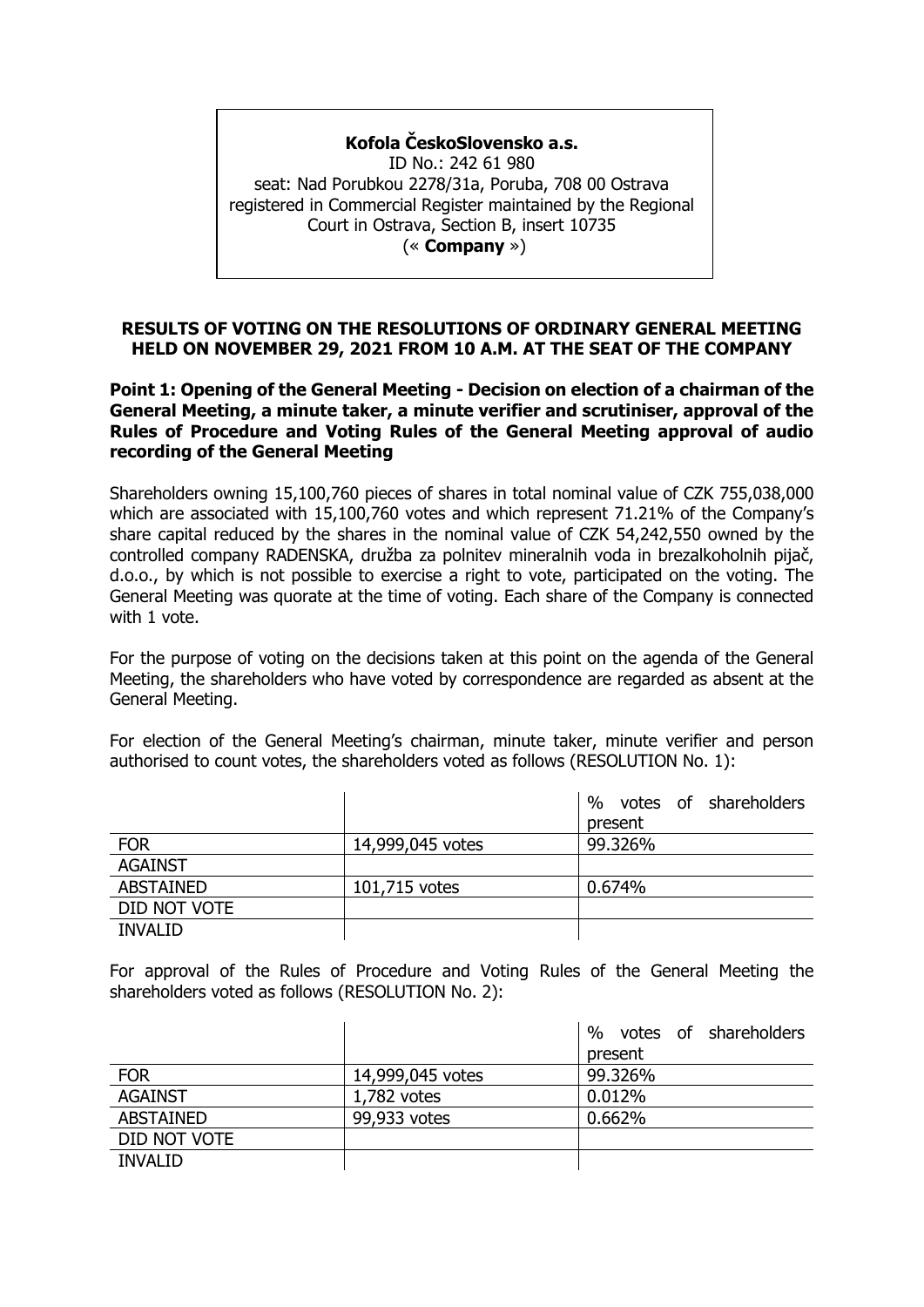For approval of audio recording of the General Meeting the shareholders voted as follows (RESOLUTION No. 3):

|                  |                  | %<br>votes of shareholders |
|------------------|------------------|----------------------------|
|                  |                  | present                    |
| <b>FOR</b>       | 14,999,045 votes | 99.326%                    |
| <b>AGAINST</b>   |                  |                            |
| <b>ABSTAINED</b> | 101,715 votes    | 0.674%                     |
| DID NOT VOTE     |                  |                            |
| <b>INVALID</b>   |                  |                            |

# **Point 2: Decision on distribution of profit and other own resources of the Company**

Shareholders owning 15,132,563 pieces of shares in total nominal value of CZK 756,628,150 which are associated with 15,132,563 votes and which represent 71.36% of the Company's share capital reduced by the shares in the nominal value of CZK 54,242,550 owned by the controlled company RADENSKA, družba za polnitev mineralnih voda in brezalkoholnih pijač, d.o.o., by which is not possible to exercise a right to vote, participated on the voting. For the purpose of voting on this point of the agenda of the General Meeting the shareholders owning 31,803 pieces of listed common registered shares, each of a face value of CZK 50, delivered their ballot. The shareholders voting by correspondence are presumed to be present at the General Meeting. The General Meeting was quorate at the time of voting. Each share of the Company is connected with 1 vote.

For approval of distribution of Company´s profit for 2020 and other own resources of the Company the shareholders voted as follows (RESOLUTION No. 4):

|                  |                  | votes of shareholders<br>$\%$ |
|------------------|------------------|-------------------------------|
|                  |                  | present                       |
| <b>FOR</b>       | 15,030,848 votes | 99.328%                       |
| <b>AGAINST</b>   | 101,715 votes    | 0.672%                        |
| <b>ABSTAINED</b> |                  |                               |
| DID NOT VOTE     |                  |                               |
| <b>INVALID</b>   |                  |                               |

# **Point 3: Information on the Company´s dividend policy for the period 2021 - 2023**

There was no voting on that point.

#### **Point 4: Re-election (confirmation of the current member in office) of a member of the Company´s Audit Committee**

Shareholders owning 15,132,563 pieces of shares in total nominal value of CZK 756,628,150 which are associated with 15,132,563 votes and which represent 71.36% of the Company's share capital reduced by the shares in the nominal value of CZK 54,242,550 owned by the controlled company RADENSKA, družba za polnitev mineralnih voda in brezalkoholnih pijač, d.o.o., by which is not possible to exercise a right to vote, participated on the voting. For the purpose of voting on this point of the agenda of the General Meeting the shareholders owning 31,803 pieces of listed common registered shares, each of a face value of CZK 50, delivered their ballot. The shareholders voting by correspondence are presumed to be present at the